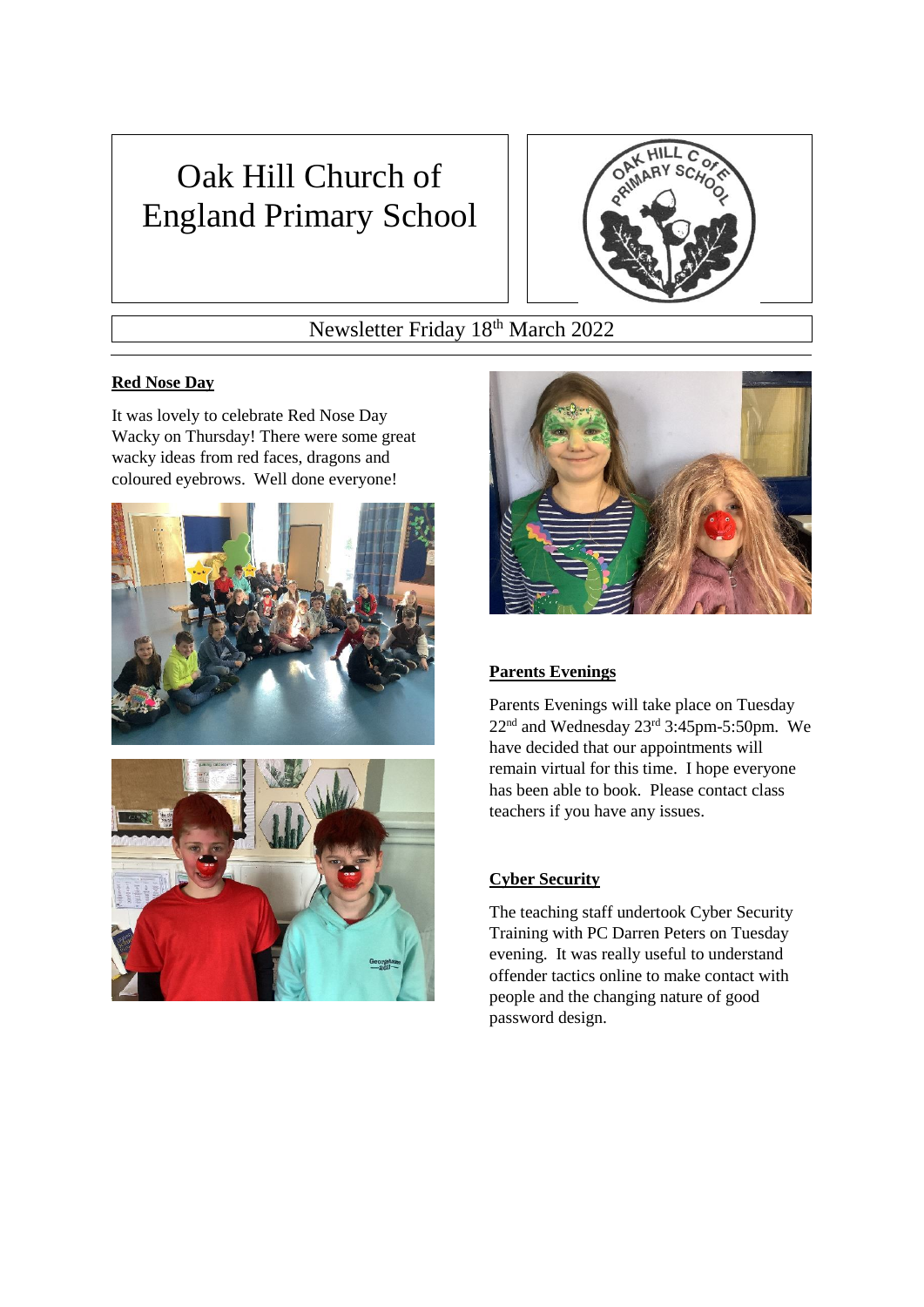#### **Our Christian Values**



#### **Science Week**

For Science Week, Willow Class have started an investigation into the effects of changing environments on plants. We discovered how different plants have adapted to suit their environments, and how some will struggle to fit in within certain places! Our investigation is over the next week, where we will be observing how a cactus and a mint plant react to not being watered. We came up with a hypothesis in which we mutually agreed that we think the cactus will survive because it lives in the desert, but the mint might not be so lucky because it needs regular watering to survive.



#### **Mothering Sunday**

**Mothering Sunday:** there will be a Cafe Church service at

10.30am in **Alderton Village Hall** on Sunday March 27th. This will be an informal service where all ages are very welcome and drinks and croissants will be served with an opportunity to chat to everyone. Bunches of flowers will be given to Mums and some craft activities available for the children (and adults!) There will also be an opportunity to listen to several of the iSing Pop songs so it would be great if some of the children came along to join in with them!

#### **Church Quiz**

A Family Fun Quiz will be held in St Mary's Church on Saturday 9th April from 6.30pm to 10pm, in aid of local church funds. This is suitable for all ages and you can come as a team of 4-5 or join one on the night. Tickets cost £12 adult (£6 kids) to include a hot 2 course supper and are available on the door, though good to let us know so we can book a table for you! There will be a pay bar and raffle.

To book your table, please contact either Karen Cox on 01242 620633 or Jane Kent on 01242 620291

## **Love of Reading: Book Review by Lola Corbett**

Wish for a Witch by Kaye Umansky



The age for this book is 5 years old and over. It is magical and full of adventures. In this book there are a lot of kind and caring characters but there are a few mean people! There are some mischief creators in this book! The story is set in a forest and an ordinary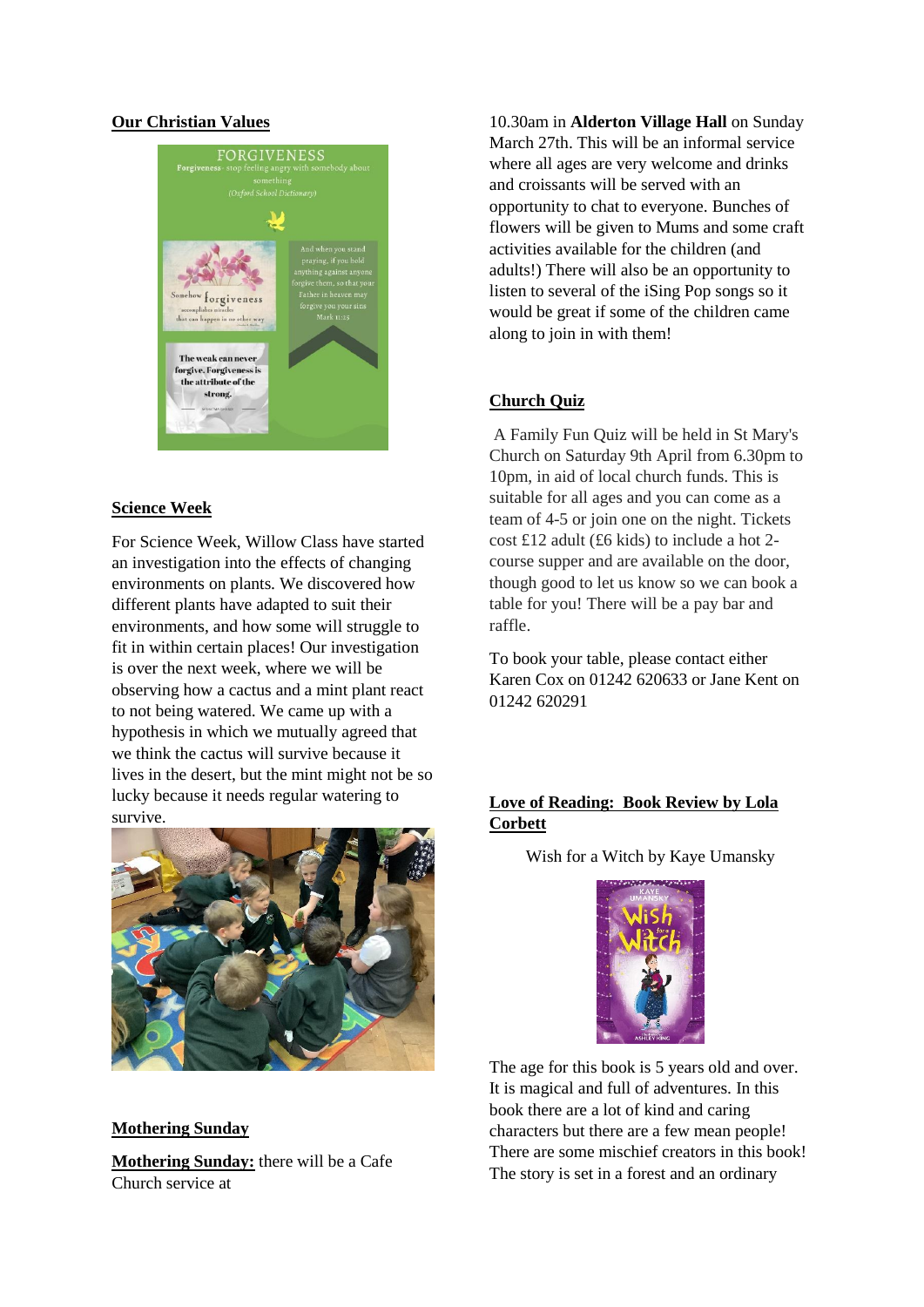shop that sells items that you might not need on a daily basis. There is a magical tower in the woods and a customer service lift. I would recommend this book to people who like adventures.

#### **Internet Safety**

TikTok is a video-sharing social media app which lets people create, view and download looping 15-second clips. Typically, these are videos of users lip-syncing and dancing to popular songs or soundbites (often for comic purposes), enhanced with filters, effects and text. Designed with young people in mind, TikTok skyrocketed in popularity in 2019 and has featured near the top of download charts ever since. It now has around 1 billion active users worldwide.

In the guide, you'll find tips on a number of potential risks such as age-inappropriate content, addiction and in-app spending.



#### **Maple Class**

In Maple Class this week, we have been learning more interesting facts about dinosaurs and have been continuing with our research. We have been focusing on the size of the dinosaurs this week, as well as how some of them lay eggs in a nest. Mrs Keen very kindly bought in a dinosaur egg which we looked after for her, until it hatched!

We have started to learn all about Easter in Maple Class, starting with the story of Palm Sunday. We practised our cutting skills whilst making our own palm leaves and used them to recreate the story.

Maple Class have been practising their fine motor skills this week by threading beads onto some thread to make jewellery. The children have shown great perseverance in completing this, especially when the thread kept coming off the needles!

In English, we have been continuing to use our sounds to write captions, with a focus on correct letter formation and careful pencil control. We have also started to use our phonics knowledge much more in our café, writing menus and taking orders.

In Maths we have been exploring the numbers 9 and 10 this week, by sorting 9 and 10 in different ways and representing them using dice, ten frames, counters and Numicon. We tested out our knowledge with a fantastic game of bingo at the end of the week. We have also been ordering numbers to ten throughout the week.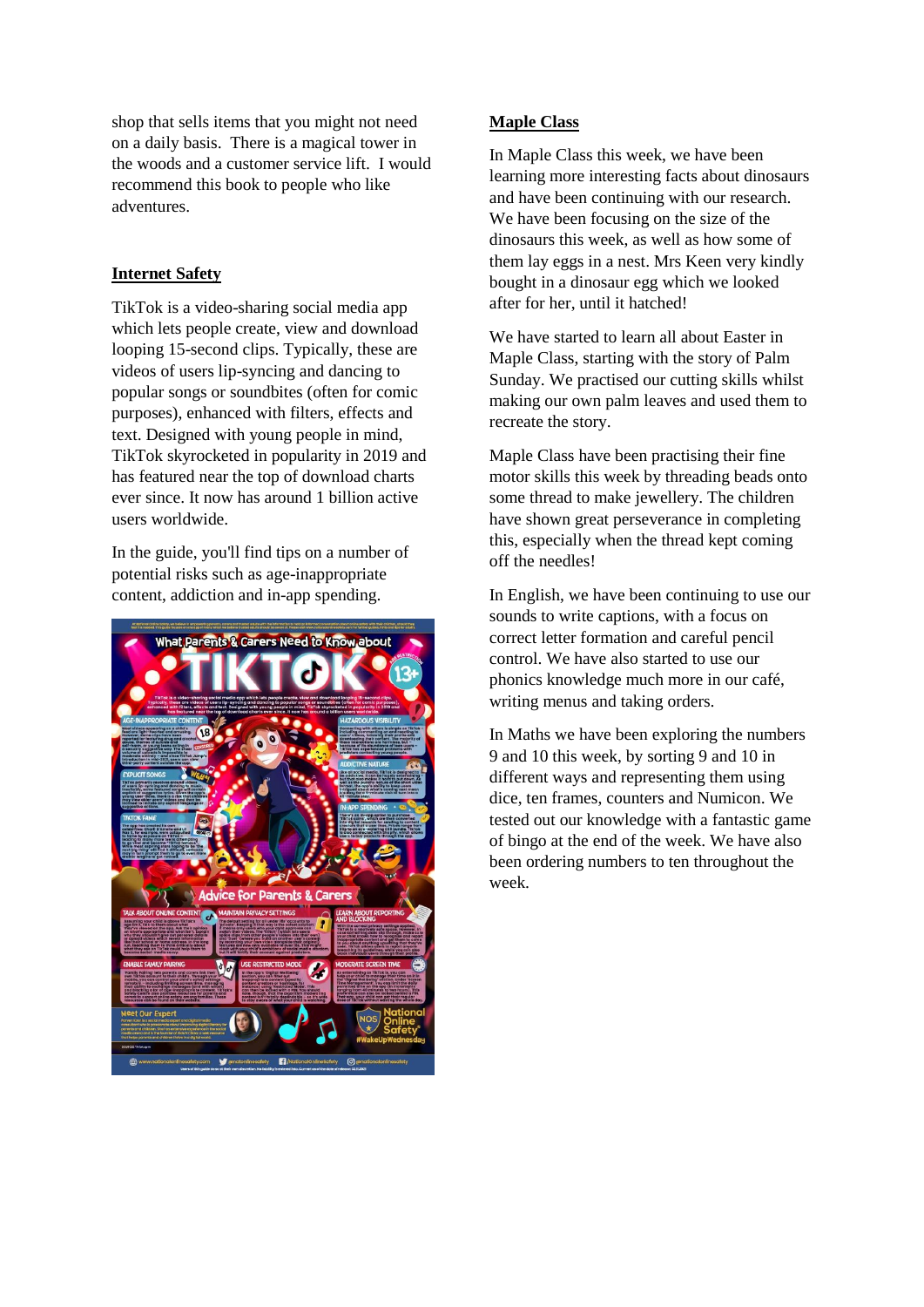





throughout the week the class have been using empathy to describe how they would act and feel if they were the main characters of the book. They also used the clues from the book to speculate who the characters that once lived in the house were! They used their imagination to think about what the character could've looked like, and described the characters with everything from their appearance to their personality.

In Maths, both Year 1 and 2 have been learning all about fractions. Year 1 have been focusing on halves and quarters, and Year 2 have been going further to learn about thirds. Both years have been working hard to not only recognise these fractions but also to find them in amounts and quantities too.

In topic, Willow Class's unit of 'Bright Lights, Big City' has been coming to an end. They have been beginning to reflect on their learning thus far in their Innovate Journals! Their task is to help Marley the Meerkat understand all about the UK before he comes over from his home in Malaysia.

For Science Week, Willow Class focused on Growth. We investigated the effects of climate change on plants, and how conditions changing can affect some plants, but how some plants have adapted to survive with less water.



#### **Willow Class**

This week in English, Willow Class have been busy delving into a new topic of poetry. This unit is based around the book titled 'A House That Once Was' by Julie Fogliano, and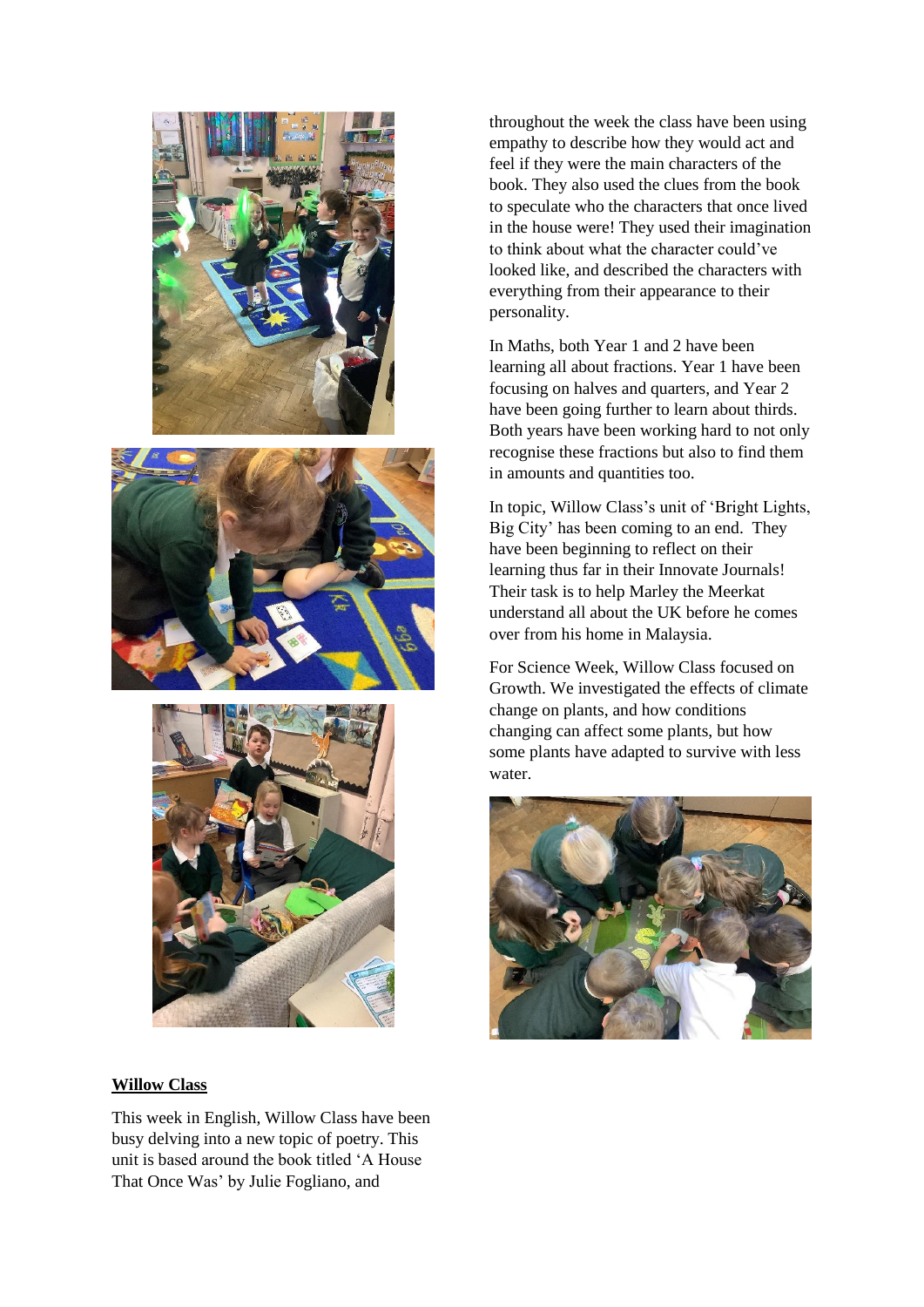

### **Hawthorn Class**

Hawthorn Class have had a very busy week with Miss Meakin and have achieved a lot. In English, they have created mixed up fairy tales and designed book covers

In Maths, we have continued our work in fractions with the Year 4 counting in fractions and the Year 3 working with equivalent fractions. Or topic work has taken us further inside volcanoes. We have written reports as if we were volcanologists and we had the incredible experience of making our own compasses using a needle, a straw and a bowl of water.

#### **Juniper Class**

We have had a jam-packed week! We started the week with a debate about the results of modern farming. Apparently, in Brazil, over 500 million bees die of pesticides every year! We thought it would be a good idea to plant wild flowers in our gardens this spring.

For Science Week, we had a special assembly and then we tested objects for transparency, permeability, absorbance and flexibility.

The theme for this week is growth and we found out that the Eiffel Tower grows 15cm when temperatures rise above 40oC and it will also move 18cm to get away from the sun!

Juniper Class have been learning about ratio in Maths and in English we have been looking at an emotive book called Arrival which is full of sepia pictures.

We all enjoyed dressing up for Red Nose Day on yesterday – there was a lot of colour in our classroom!

#### **Stars of the Week**

#### **Maple**

Star of the Week: Katie for super work in maths, recognising the representations of numbers

Value of the Week: Louie for persevering really well with making your bracelet

#### **Willow**

Star of the Week: Arwen, for really pushing herself to write more in all lessons!

Value of the Week: Amber for showing great perseverance in our reading lessons

#### **Hawthorn**

Star of the week: Henry for focusing on his alternative fairy tale

Value of the Week: Isla for persevering with Maths and trying to understand fractions

#### **Juniper**

Star of the Week: Lola for hard work in English and really good interpretation of the book Arrival

Value of the Week: Elliott for great perseverance even when taken out of his comfort zone

#### **Diary Dates**

Please be aware that these may be subject to change.